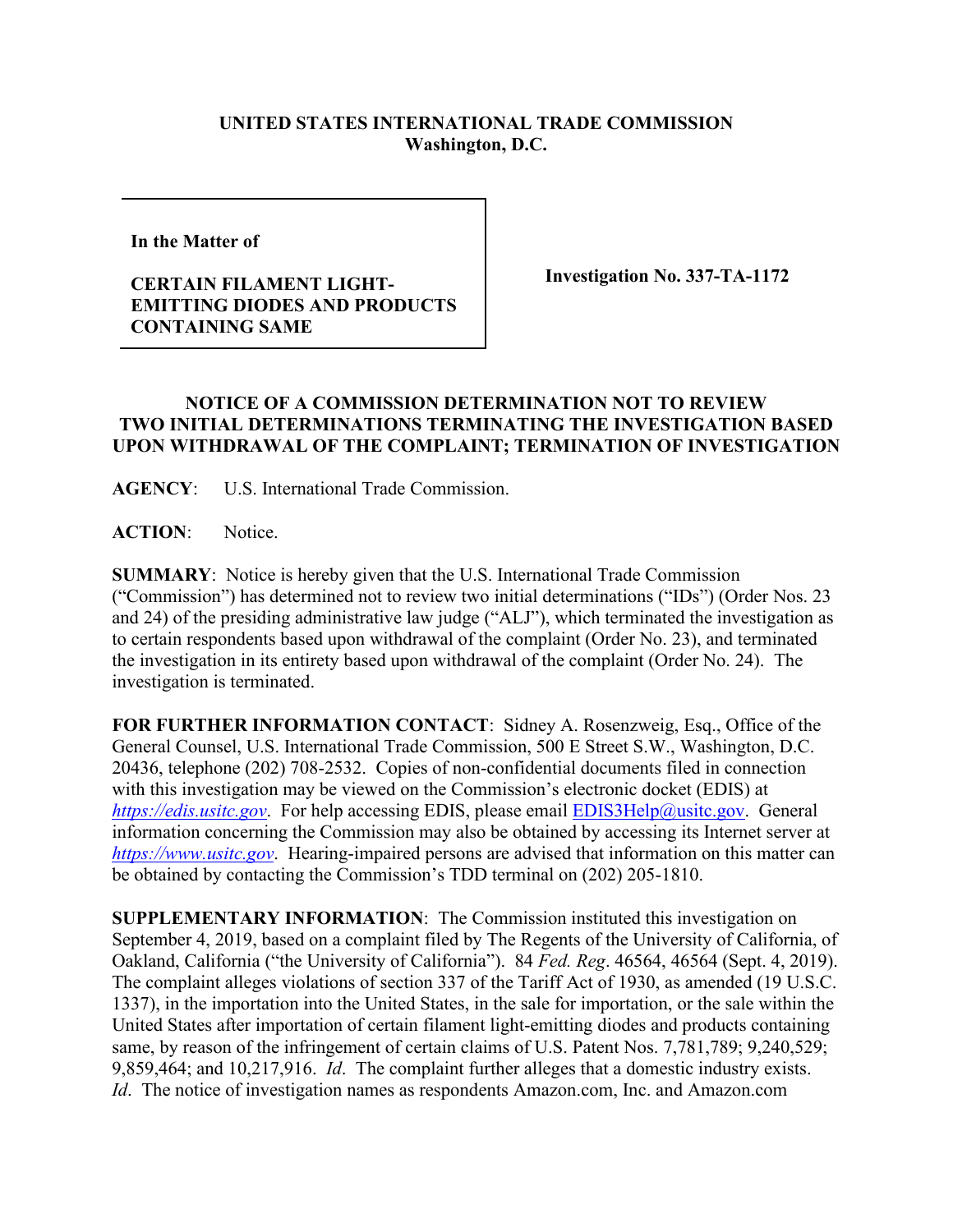Services, Inc., both of Seattle, Washington (collectively, "Amazon"); Bed Bath and Beyond Inc. of Union, New Jersey ("Bed Bath and Beyond"); IKEA of Sweden AB of Almhult, Sweden; IKEA Supply AG of Pratteln, Switzerland, as well as IKEA Distribution Services Inc. and IKEA North America Services, LLC, both of Conshohocken, Pennsylvania (collectively, "IKEA"); Target Corporation of Minneapolis, Minnesota ("Target"); and Walmart Inc. of Bentonville, Arkansas ("Walmart"). *Id.* The Office of Unfair Import Investigations was also named as a party. *Id.* The investigation has previously terminated as to Bed Bath and Beyond on the basis of settlement, Order No. 10 (Jan. 27, 2020), *not reviewed*, Notice (Feb. 25, 2020), and as to certain patent claims based on withdrawal of the complaint, Order No. 11 (Jan. 27, 2020), *not reviewed*, Notice (Feb. 25, 2020); Order No. 7 (Dec. 2, 2019), *not reviewed*, Notice (Dec. 20, 2019).

On February 28, 2020, the University of California moved to terminate the investigation as to Amazon, Target, and Walmart based upon withdrawal of the complaint. *See* 19 CFR 210.21(a). After resolving certain objections by the Commission investigative attorney, Amazon and IKEA, *see* Order No. 23 at 1-4, on April 27, 2020, the ALJ granted the motion as an ID (Order No. 23). Order No. 23 finds that the motion complies with Commission rules, *id.* at 4, and that there are no extraordinary circumstances for denying the motion, *id.* at 5.

On April 14, 2020, the University of California moved to terminate the investigation in its entirety based upon withdrawal of the complaint. *See* 19 CFR 210.21(a). On April 14, 2020, the Commission investigative attorney filed a response in support of the motion. No other responses were filed. On April 29, 2020, the ALJ granted the motion as an ID (Order No. 24). Order No. 24 finds that the motion complies with Commission rules and that there are no extraordinary circumstances for denying the motion. Order No. 24 at 3.

No petitions for review of Order No. 23 or Order No. 24 were filed.

The Commission has determined not to review the subject IDs.

The investigation is hereby terminated in its entirety.

The Commission vote for these determinations took place on May 20, 2020.

The authority for the Commission's determination is contained in section 337 of the Tariff Act of 1930, as amended (19 U.S.C. 1337), and in Part 210 of the Commission's Rules of Practice and Procedure (19 CFR Part 210).